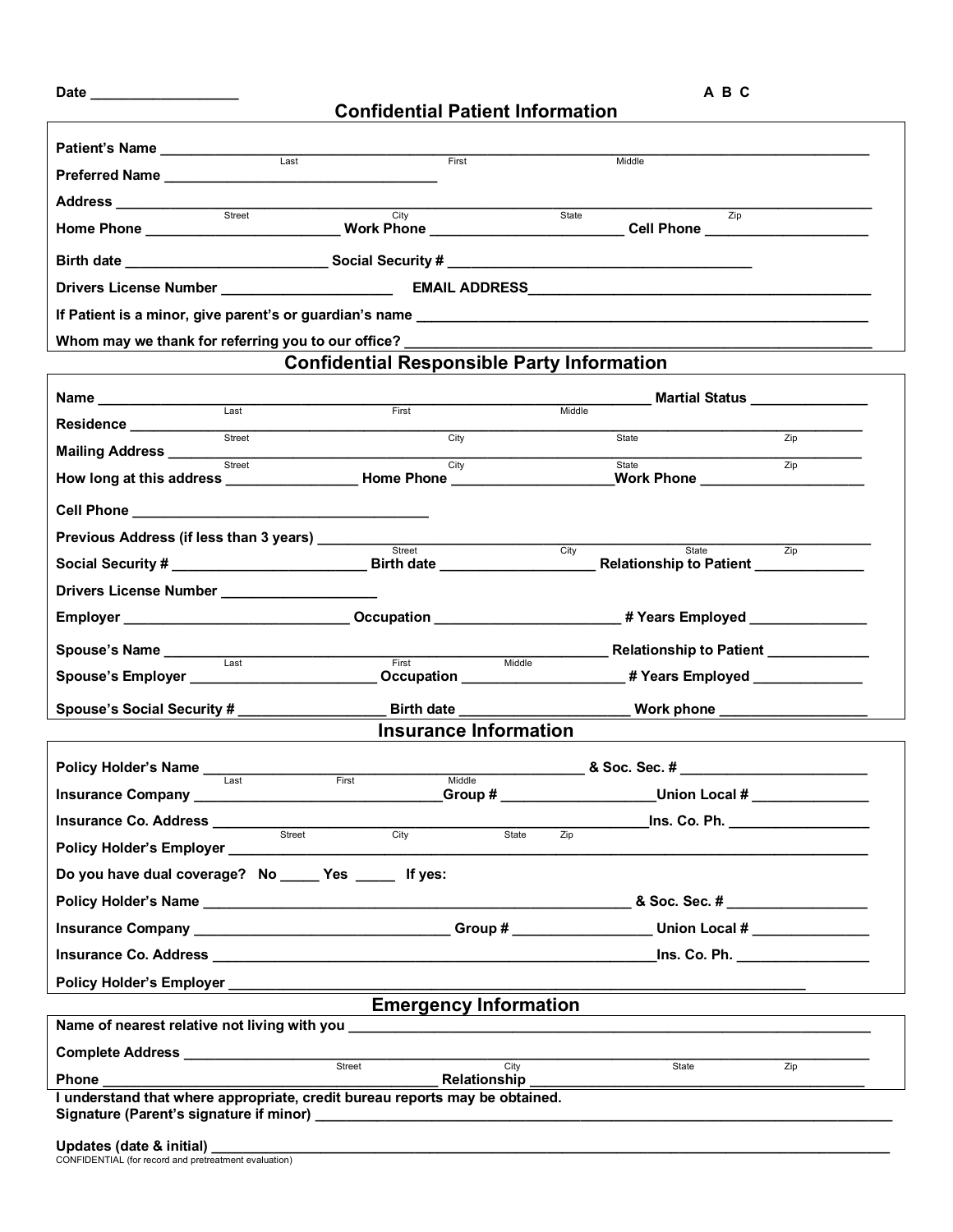## **HEALTH HISTORY**

|                            | Patient's Name                                                                                                                                                                                                                                                                                                             | Date of Birth                                                                                                 | Date                                                                                                                                                                                                                                                                                                                                                                                                                                                        |
|----------------------------|----------------------------------------------------------------------------------------------------------------------------------------------------------------------------------------------------------------------------------------------------------------------------------------------------------------------------|---------------------------------------------------------------------------------------------------------------|-------------------------------------------------------------------------------------------------------------------------------------------------------------------------------------------------------------------------------------------------------------------------------------------------------------------------------------------------------------------------------------------------------------------------------------------------------------|
|                            | Physicians Name                                                                                                                                                                                                                                                                                                            | Address                                                                                                       |                                                                                                                                                                                                                                                                                                                                                                                                                                                             |
| 1.<br>2.<br>3.<br>4.<br>5. | Answer all questions by circling Yes (Y) or No (N)<br>Has there been any change in your<br>Date of last physical exam _<br>Are you now under a physician's care for<br>Have you ever had any serious illnesses,<br>operations or hospitalizations? If so, describe: Y N                                                    | <u> 1989 - Johann Barbara, martin a</u>                                                                       | All responses are kept confidential<br>High Blood Pressure medications?Y<br>D.<br><sub>N</sub><br>Е.<br>N<br>F.<br>G<br>N.<br>Digitalis, Inderal, Nitroglycerin or other heart drug? Y N<br>Η.<br>Are you taking or have you ever taken Bisphospho-<br>I.<br>nates (Fosamax or Actonel for osteoporosis, or<br>chemotherapy for multiple myeloma, etc.) ?  Y N<br>Please list any and all medications taken, including<br>J.                                |
| 6.<br>7.                   | Height Weight<br>DO YOU HAVE OR HAVE YOU EVER HAD:<br>A. Congenital Heart Disease / Defect? Y N<br>Cardiovascular Disease (Heart Attack, Heart<br>В.<br>Trouble, Heart Murmur, Coronary Artery Disease,                                                                                                                    |                                                                                                               | prescription medications, over-the-counter mediations,<br>herbal or holistic remedies, vitamins or minerals:                                                                                                                                                                                                                                                                                                                                                |
|                            | Angina, High or Low Blood Pressure, Stroke,<br>(Please underline all that apply)<br>C. Lung Disease (Asthma, Emphysema, Chronic<br>Cough, Bronchitis, Pneumonia, Tuberculosis,<br>Shortness of Breath, Chest Pain, Severe<br>D. Seizures, Convulsions, Epilepsy, Fainting or<br>Bleeding Disorder, Anemia, Leukemia, Blood | Palpitations, Heart Surgery, Pacemaker?) Y N                                                                  | ARE YOU ALLERGIC TO OR HAVE YOU HAD AN<br>9.<br><b>ADVERSE REACTION TO:</b><br>Local Anesthesia (Novocain, etc.)? Y N<br>А.<br>В.<br>C.<br>D.<br>Е.<br>F.<br>Other allergies or reactions? Please, list Y N<br>G.                                                                                                                                                                                                                                           |
|                            | F.<br>G.<br>Н.<br>I.<br>Neurological conditions?Ex: Parkinsons,<br>J.                                                                                                                                                                                                                                                      | Transfusion? Do you bruise easily? Y N<br>Liver Disease (Jaundice, Hepatitis)?  Y N                           | How much per day?<br>11. Is there any past or current history of Alcohol or Chemical<br>Dependency or Emotional Disorder that may affect                                                                                                                                                                                                                                                                                                                    |
|                            | Thyroid Disease (Goiter / Hypo / Hyper)? Y<br>Κ.<br>Arthritis or any other inflammatory disease?  Y<br>L.<br>M. Stomach Ulcers, Colitis or GI disorder? Y<br>N.<br>Implants placed anywhere in your body?<br>O.<br>*Type / When?                                                                                           | -N<br><sub>N</sub><br><sup>N</sup>                                                                            | 12. Do you have any other disease, condition or<br>problem not listed above that you think the doctor<br>13. Do you wish to talk to the doctor privately<br>14. FOR WOMEN ONLY<br>A. Are you Pregnant, or is there any chance                                                                                                                                                                                                                               |
| 8.                         | R. Any disease, drug or transplant operation<br>ARE YOU USING ANY OF THE FOLLOWING:<br>B. Anticoagulants (Blood Thinners)? Y N<br>C. Aspirin or drugs such as Motrin, Aleve, Ibuprofen? Y N                                                                                                                                | villype / vvnen?<br>*Treatment: Chemo / Radiation / Surgery?Y N<br>that has depressed your immune system? Y N | C. If you are using Oral Contraceptives, it is important<br>that you understand that antibiotics (and some other<br>medications) may interfere with the effectiveness of oral<br>contraceptives.<br>Therefore, you will need to use<br>mechanical forms of birth control for one complete cycle<br>of birth control pills, after the course of antibiotics or<br>other medication is completed. Please consult with your<br>physician for further guidance. |
|                            | opportunity to discuss my Heath History with my doctor.                                                                                                                                                                                                                                                                    |                                                                                                               | I understand the importance of a truthful Health History to assist the doctor in providing the best care possible. I have had the                                                                                                                                                                                                                                                                                                                           |

| Date |                                                                                                                        | Signature of Person Completing Health History | Clinician's Initials |  |
|------|------------------------------------------------------------------------------------------------------------------------|-----------------------------------------------|----------------------|--|
|      | <b>Annual Update:</b> I have read my Health History and confirm that it adequately states past and present conditions. |                                               |                      |  |
| Date | Exceptions or changes                                                                                                  | Patient's Signature                           | Clinician's Initials |  |
| Date | Exceptions or changes                                                                                                  | Patient's Signature                           | Clinician's Initials |  |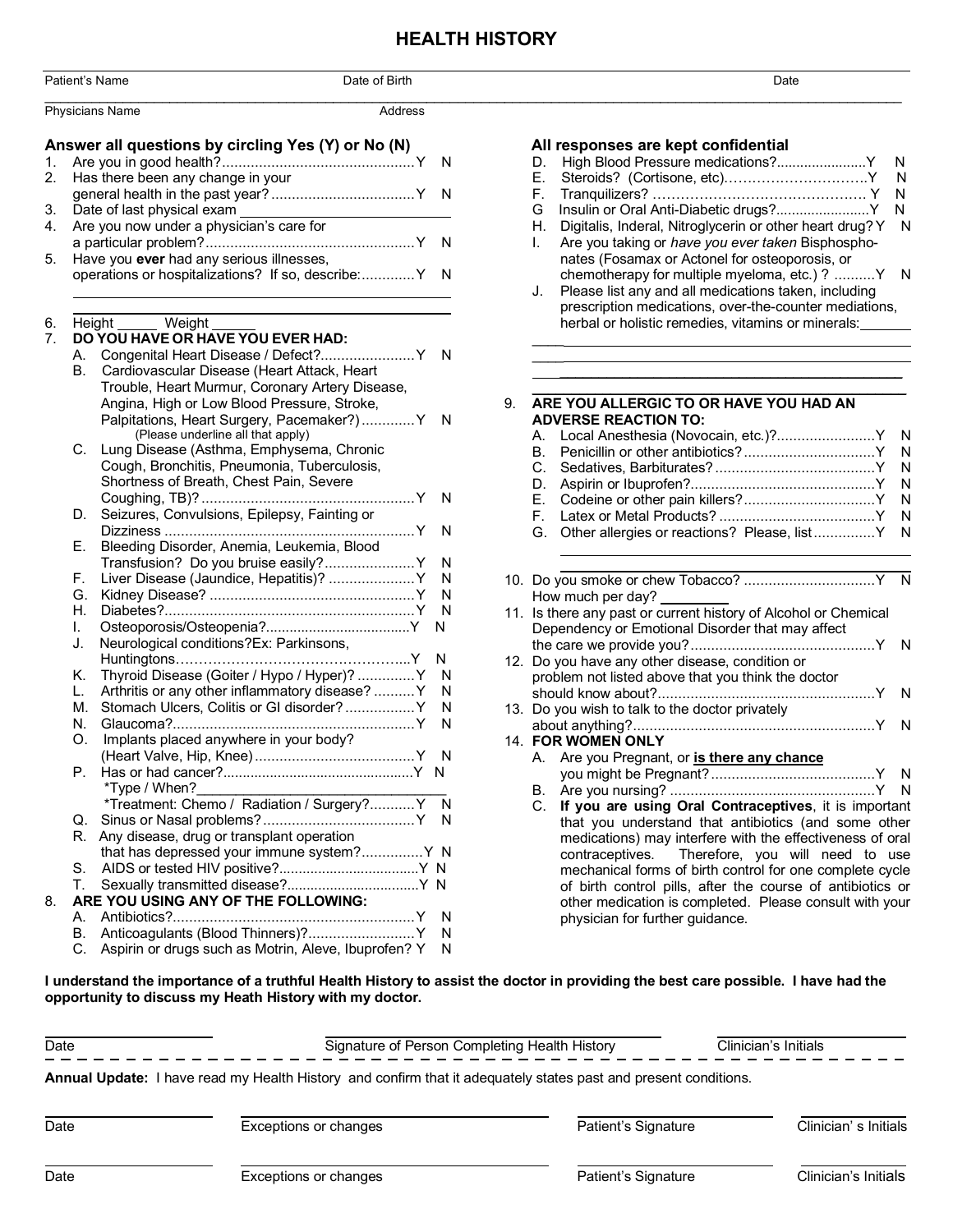PATIENT'S NAME

| Last                                                                                        | <b>First</b> | Middle | Date of Birth |
|---------------------------------------------------------------------------------------------|--------------|--------|---------------|
|                                                                                             |              |        |               |
| 2. Are you aware of a problem?                                                              |              |        |               |
|                                                                                             |              |        |               |
|                                                                                             |              |        |               |
|                                                                                             |              |        |               |
|                                                                                             |              |        |               |
|                                                                                             |              |        |               |
| 5. Previous dentist's name<br>Address<br>6. When was the last time your teeth were cleaned? |              |        |               |
| CIRCLE THE APPROPRIATE ANSWER. IF YOU DON'T KNOW THE CORRECT ANSWER, PLEASE WRITE "DON'T    |              |        |               |
| KNOW" ON THE LINE AFTER THE QUESTION.                                                       |              |        |               |
|                                                                                             |              |        |               |
|                                                                                             |              |        |               |
| 9. Have you lost any teeth or have any teeth been removed?  YES NO                          |              |        |               |
|                                                                                             |              |        |               |
| 11. How have they been replaced?                                                            |              |        |               |
|                                                                                             |              |        |               |
|                                                                                             |              |        |               |
|                                                                                             |              |        |               |
|                                                                                             |              |        |               |
| 13. Would you like to know about permanent replacements?  YES NO                            |              |        |               |
| 14. Have you had any complications with previous dental treatment?  YES NO                  |              |        |               |
|                                                                                             |              |        |               |
|                                                                                             |              |        |               |
|                                                                                             |              |        |               |
| 17. Have you experienced any pain or soreness in the muscles of your                        |              |        |               |
| 18. Do you have frequent headaches, neck aches or shoulder aches? YES NO                    |              |        |               |
|                                                                                             |              |        |               |
| 20. Are any of your teeth sensitive to: □ Hot? □ Cold? □ Sweets? □ Pressure?                |              |        |               |
|                                                                                             |              |        |               |
|                                                                                             |              |        |               |
|                                                                                             |              |        |               |
|                                                                                             |              |        |               |
| 25. Are you unhappy with the appearance of your teeth? YES NO                               |              |        |               |
| 26. How do you feel about your teeth in general? _______________________________            |              |        |               |
|                                                                                             |              |        |               |
|                                                                                             |              |        |               |
|                                                                                             |              |        |               |
| When?                                                                                       |              |        |               |
| 30. Have you had any unpleasant dental experiences or is there anything about               |              |        |               |
|                                                                                             |              |        |               |
| I CERTIFY THAT THE ABOVE INFORMATION IS COMPLETE AND ACCURATE                               |              |        |               |
|                                                                                             |              |        |               |
|                                                                                             |              |        |               |
|                                                                                             |              |        |               |

# **DENTAL HISTORY**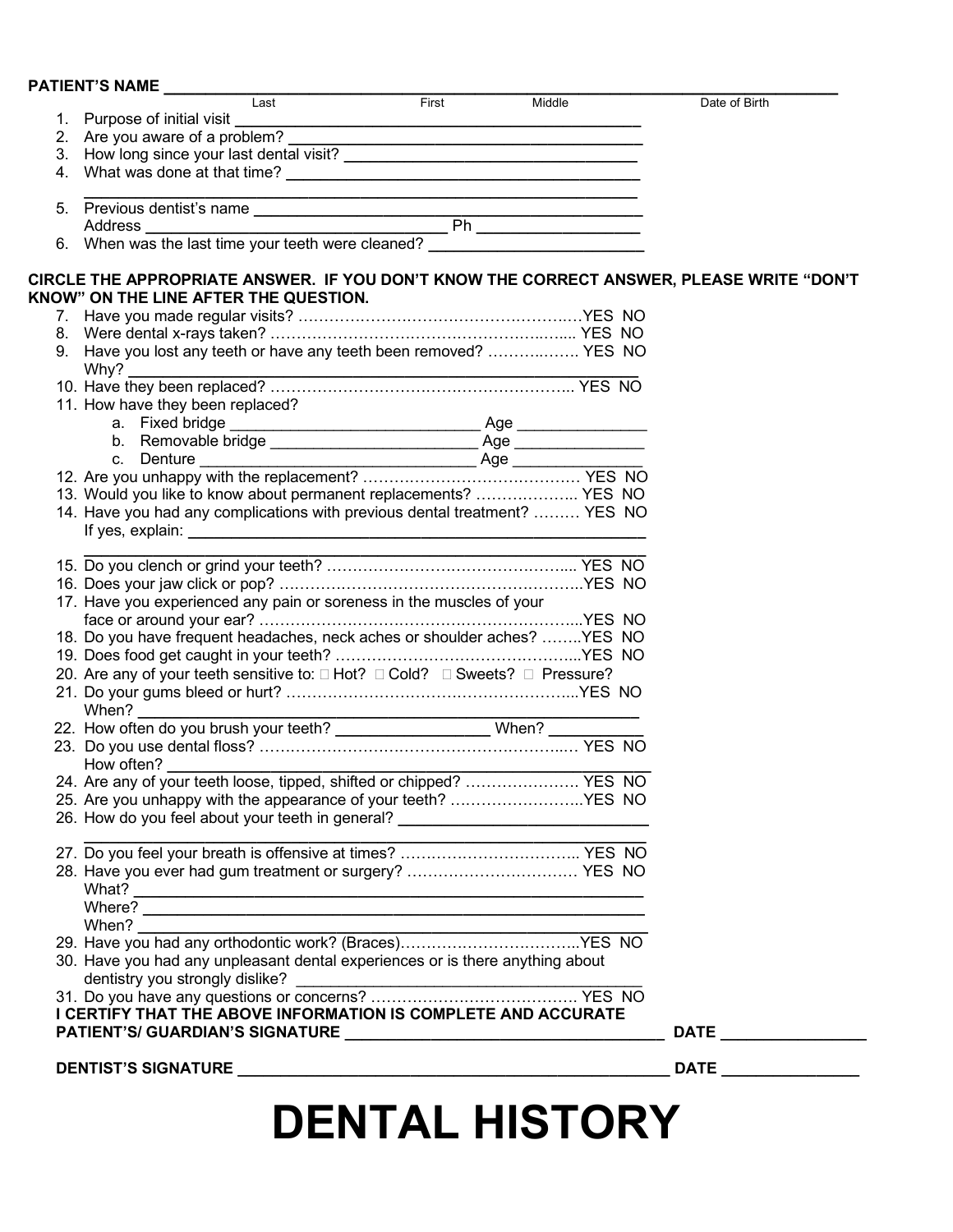## **AUTHORIZATION TO DISCLOSE PROTECTED HEALTH INFORMATION ELECTRONICALLY**

## **Patient Authorization for Release of Health Records to External Parties**

1. I authorize The office of **Phillip F Sehnert DDS PA,** located at 501 West Main Street in Lewisville,

 $\_$ 

TX, 75057, Phone: 972-420-0042 to disclose information from the health records of:

*(patient)*

Date of Birth: \_\_\_\_\_\_\_\_\_\_\_\_\_\_\_\_\_\_\_\_\_\_\_\_\_\_\_\_\_\_\_\_\_\_\_\_\_\_\_\_\_\_

**I** I authorize the information to be disclosed to the following Entities:

Referring Drs, Specialists, Insurance Companies and Billing Entities

- $\Gamma$ | authorize this information to be disclosed in the following ways: Written/Photocopy/Paper, Verbal, Fax, Electronic Mail (email), Filing Insurance electronically, Electronic Billing
- $\Gamma_1$  I understand that the following types of protected health information may be disclosed as a result of the electronic communication:

My personal health information contained in my dental record Video or electronic diagnostic images and X-Rays Video recordings or still pictures of parts of my body that may include my face

I understand that I may withdraw or revoke my permission at any time. If I withdraw my permission, my information may no longer be used or released for the reasons covered by this authorization. However, any disclosures already made with my permission are unable to be taken back. I may revoke this authorization by notifying Phillip F Sehnert DDS PA in writing.

My treatment will not be based on the completion of this authorization form. The information to be released by this authorization may be re-released by the person or organization that receives it and may no longer be protected by Federal or Texas privacy regulations.

This authorization does not expire unless I specify another time:

I release the individual or organization named in this authorization from legal responsibility or liability for the disclosure of the records as authorized on this form. I understand that this authorization is voluntary and that I may refuse to sign it. I will be provided a copy of this signed authorization, if requested. A photocopy of this authorization is as valid as the original.

Signature of Patient (or Patient Representative) Date

 $\_$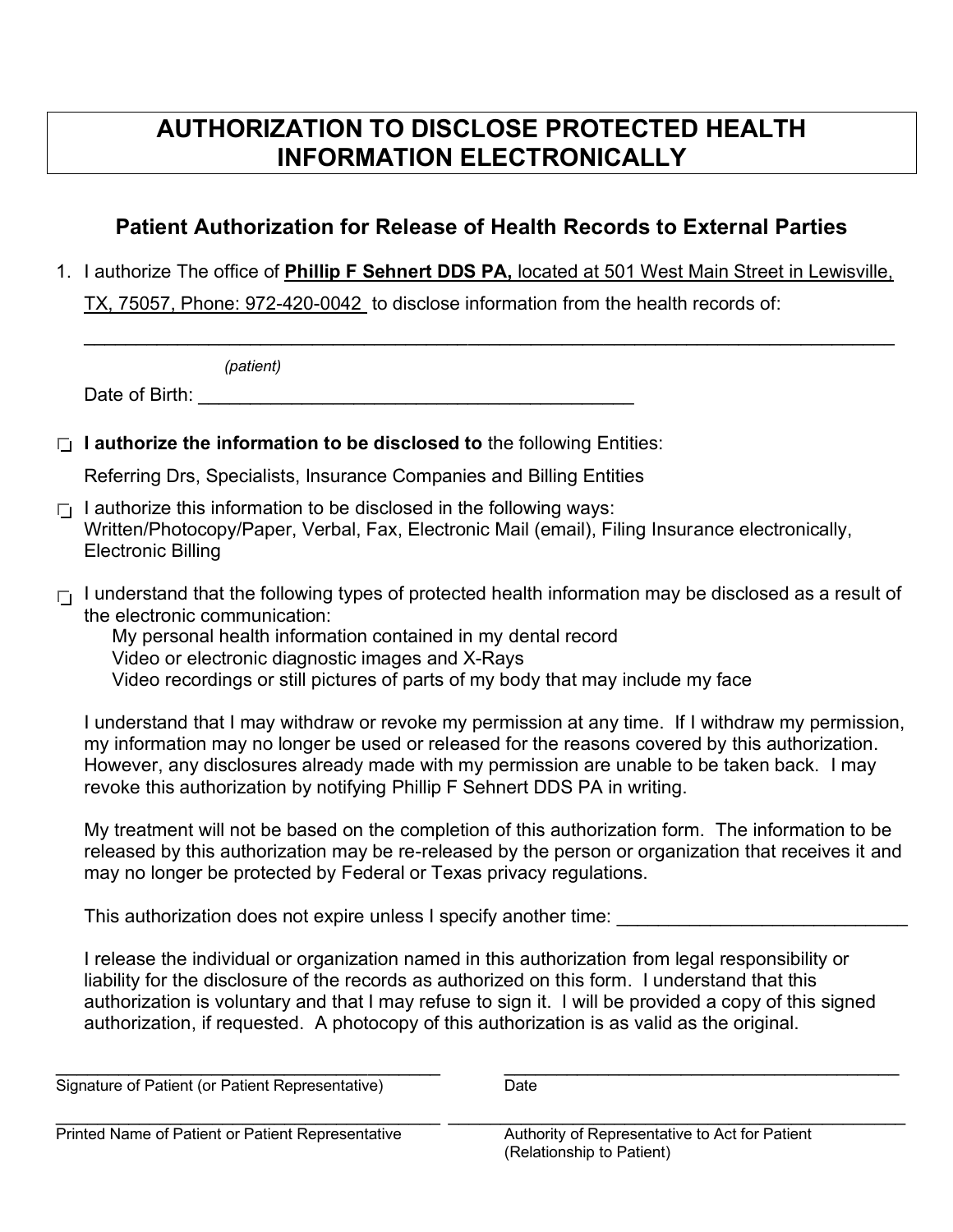## **NOTICE OF PRIVACY PRACTICES ACKNOWLEDGEMENT**

#### **Phillip F Sehnert, DDS 501 West Main Street Lewisville, TX 75057 972-420-0042**

I understand that, under the Health Insurance Portability & Accountability Act of 1966 (HIPPA), I have certain rights to privacy regarding my protected health information. I understand that this information can and will be used to:

- Conduct, plan and direct my treatment and follow-up among the multiple care providers who may be involved in that treatment directly and indirectly
- Obtain payment from third party payers
- Conduct normal healthcare operations such as quality assessments and physician certifications

I acknowledge that I have received your Notice of Privacy Practices containing a more complete description of the uses and disclosures of my health information. I understand that this organization has the right to change its Notice of Privacy Practices from time to time and that I may contact this organization at any time at the address above to obtain a current copy of the Notice of Privacy Practices.

I understand that I may request in writing that you restrict how my private information is used or disclosed to carry out treatment, payment or health care operations. I also understand you are not required to agree to my requested restrictions, but if you do agree then you are bound to aide by such restrictions.

| <b>Patient Name:</b>            |                                                          |
|---------------------------------|----------------------------------------------------------|
| <b>Relationship to Patient:</b> |                                                          |
| Signature:                      |                                                          |
| Date:                           |                                                          |
| Information may be released to: | (eg: Other Doctors, Insurance Companies, Family Members) |

 $\mathcal{L}_\text{max}$  and  $\mathcal{L}_\text{max}$  are the contract of the contract of the contract of the contract of the contract of the contract of the contract of the contract of the contract of the contract of the contract of the contr **Office use Only**

I attempted to obtain the patient's signature in acknowledgement on this Notice of Privacy Practices Acknowledgement, but was unable to do so as documented below: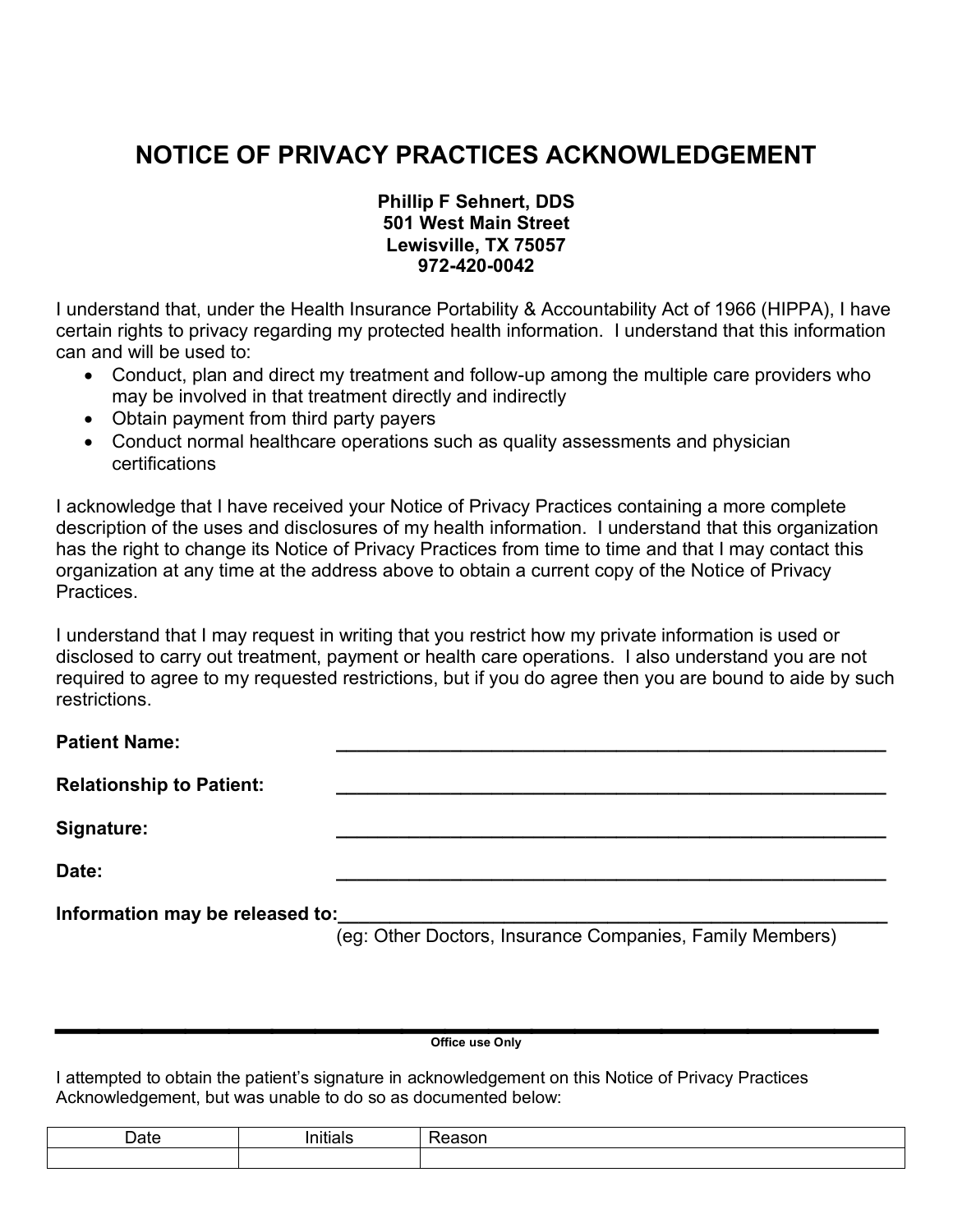#### **Phillip F Sehnert, DDS, PA 501 West Main Street Lewisville, Texas 75057 972-420-0042**

#### **FINANCIAL POLICY**

Dear Patient:

Thank you for selecting us as your dental health care provider. Our office wants all of our patients to comfortably be able to afford the dental care they need. Our primary goal is that you receive the optimal treatments needed to restore and maintain your dental health. Therefore, if you have any questions or concerns about our financial policies, please do not hesitate to ask a member of our knowledgeable staff. Please remember, this office is always an "Out of Network" provider for any insurance plan.

Payment for services is due at the time services are rendered. We accept cash, personal checks, and for your convenience Mastercard, Discover, American Express, Visa and CareCredit. We also offer a 5% discount to those patients willing to pay for treatment in full and in advance of treatment with cash or check. As a courtesy to you, we will file your insurance and accept assignment of benefits as long as we have complete insurance information at the time of your visit.

**1.** Your insurance policy is a contract between you, your employer, and the insurance company. We are **NOT** a party to that contract. Our financial relationship is with you, not your insurance company.

**2.** All charges are your responsibility whether your insurance company pays or not. Not all services are covered benefits in all contracts. Some insurance companies arbitrarily select certain services they will and will not cover.

**3.** Fees for these services, along with unpaid deductibles and co-payments, are due at the time of treatment. We make every attempt to give you the most accurate **estimate** based on the benefit information your insurance company provides us.

**4.** If the insurance company does not pay your balance in full within 30 days, we will request that you contact your insurance company or Human Resource Division to aid in the process.

**5.** If the insurance company does not pay in full within 60 days, we will require you to pay the balance due with cash, personal check, Mastercard, Discover, American Express,Visa or CareCredit.

**6.** Balances older than 60 days may be subject to additional collection fees and interest charges of 1.5% per month (18%APR). Returned checks will have an additional fee of \$30.00 added to the amount of the returned check and if unpaid, will be turned over to the Denton County Hot Check Division. **All** fees related to debt collection will be the responsibility of the patient or guardian.

**7.** New patients seen on an emergent basis will be required to pay for services in full. If you have insurance, it will be filed as a courtesy and you will be reimbursed according to your policy and plan provisions.

We understand that temporary financial problems may affect timely payment of your balance. We encourage you to communicate any such problems to us so that we can assist you in the management of your account. Again, thank you for choosing Dr. Sehnert as your dental health care provider. We appreciate your confidence in us and the opportunity to serve you.

I understand that all balances are due at the time services are rendered unless one of the arrangements listed above have been made with our financial coordinator. I further understand that beginning with the first day of the month following your balance becoming sixty (60 days past due, a monthly charge of 1.5% (18% APR) will be assessed to any unpaid balance. In the case of default on payment of this account, I agree to pay collection costs and reasonable attorney fees incurred in attempting to collect on this amount or any future outstanding account balances.